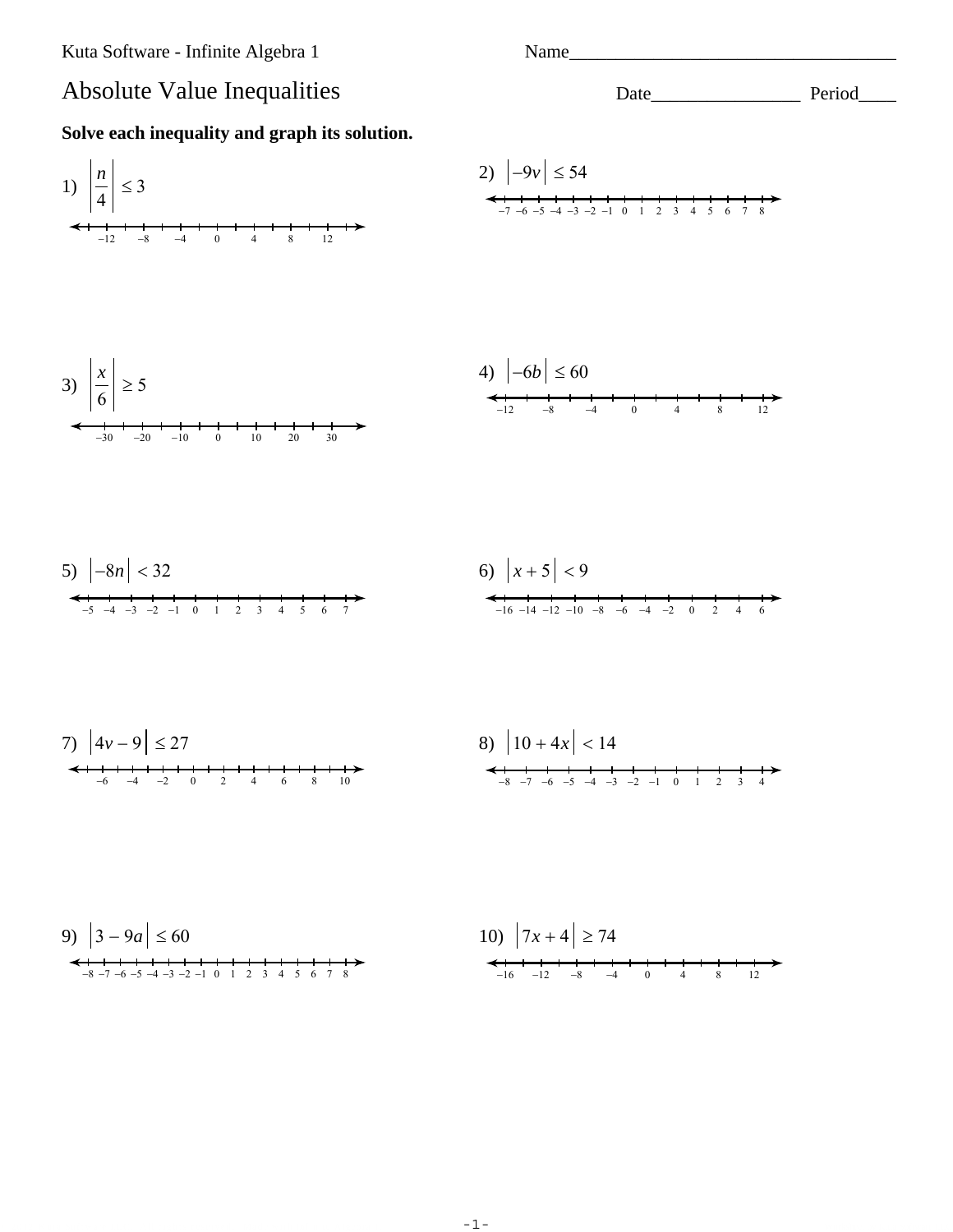11) 
$$
|n| - 3 > -2
$$
  
  
 $\leftarrow$  1  
 $-6$  -5  $-4$  -3  $-2$  -1 0 1 2 3 4 5 6

12) 
$$
|k| - 6 \le -1
$$
  
  
 $-8 - 7 - 6 - 5 - 4 - 3 - 2 -1$  0 1 2 3 4 5 6 7

13) 
$$
|n| + 4 < 12
$$
  
\n $\leftarrow$  10 -8 -6 -4 -2 0 2 4 6 8 10

14) 
$$
|x| + 7 > 16
$$
  
  
 $-12$   $-8$   $-4$   $0$   $4$   $8$   $12$ 

15) 
$$
|p|-3 \le 0
$$
  
  
 $\leftarrow$  5 -4 -3 -2 -1 0 1 2 3 4 5 6

16) 
$$
|m| + 5 < 9
$$
  
  
 $\longleftrightarrow$   $\begin{array}{ccccccc} -6 & -5 & -4 & -3 & -2 & -1 & 0 & 1 & 2 & 3 & 4 & 5 & 6 \end{array}$ 

$$
19) -3 + |n-2| > 5
$$
  
\n
$$
20) \frac{|3+r|}{7} \le 5
$$
  
\n
$$
4 + \frac{1}{9} + \frac{1}{4} + \frac{1}{8} + \frac{1}{12}
$$
  
\n
$$
3 + r|
$$
  
\n
$$
7 \le 5
$$

$$
21) \frac{|2+3x|}{2} \ge 5
$$
  

$$
22) 8 + |4v-7| \ge 17
$$
  

$$
3 \frac{1}{2} - 2 - 1 - 0 + 2 - 3 + 4 - 5 = 6 - 7 - 8 - 9
$$
  

$$
3 \frac{1}{2} - 3 - 2 - 1 - 0 + 2 - 3 + 4 - 5 = 6 - 7 - 8 - 9
$$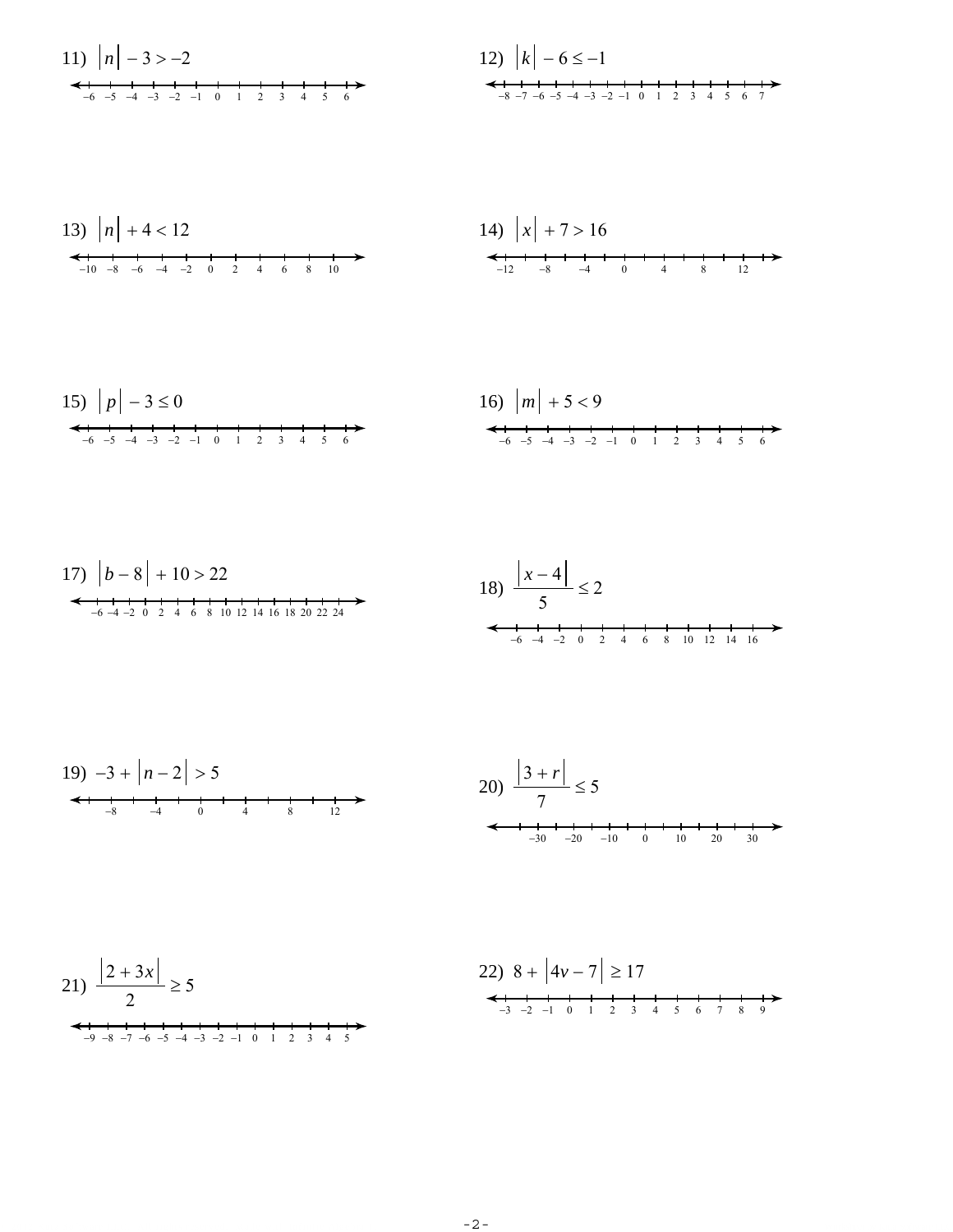## **Absolute Value Inequalities**



Name\_

Date Period